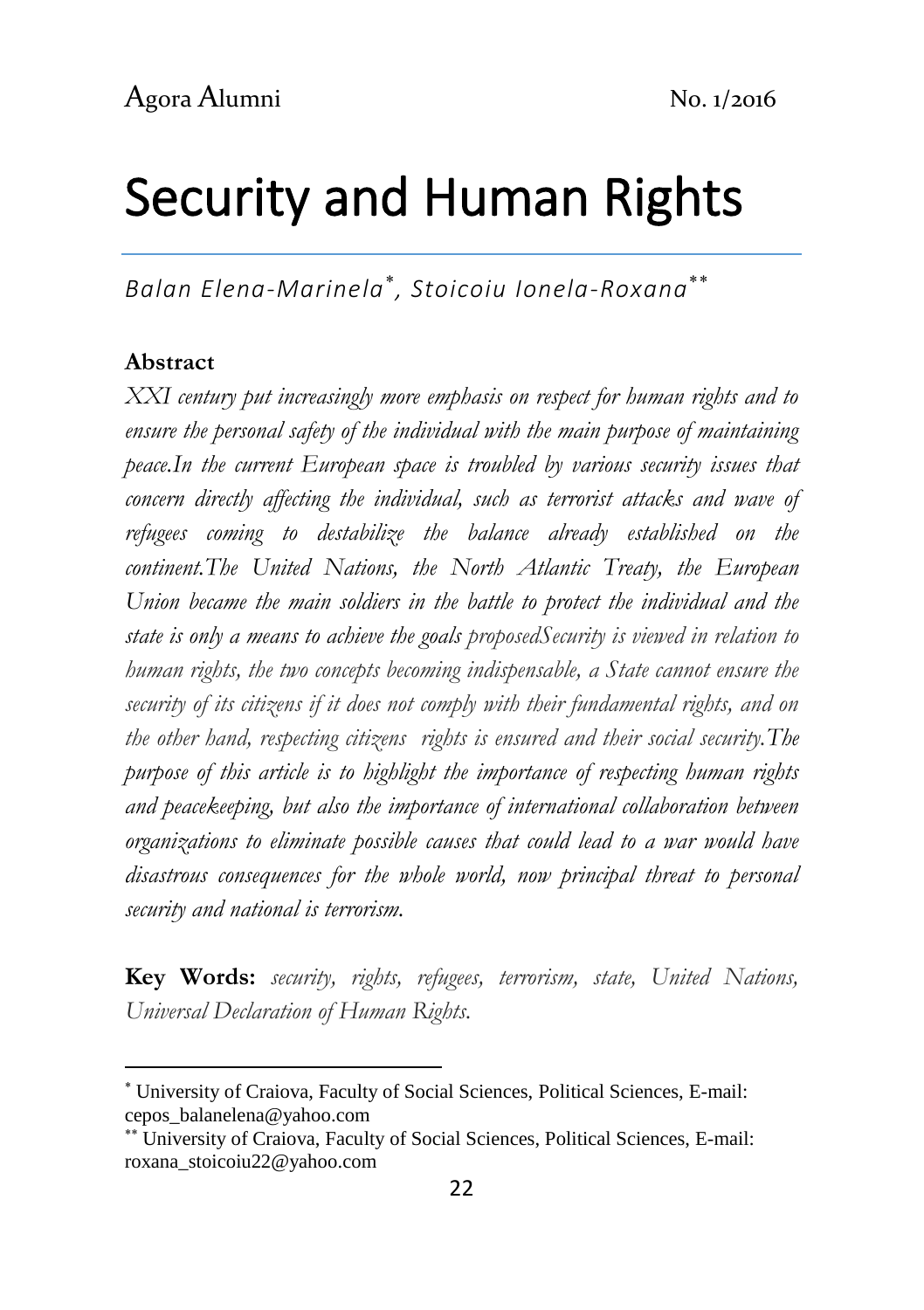Security is a complex and controversial notion, there are many definitions and meanings about this concept in many acceptations security is defined as "safe from any danger, a sense of confidence and peace that gives anyone the absence of any danger." [\(DEX '09 \(2009\).](https://dexonline.ro/surse) Nowadays the concept of security is moving more and more to protecting the individual and his fundamental rights. Currently there is a real fight with the main threats to the physical or mental integrity of people, the problem is combated global international organizations as:The United Nations, Organization for Security and Co-operation in Europe , NATO , the European Union who have the main responsibility of maintaining peace and security , their actions are governed by legally binding international treaties such as the Charter of the United Nations Charter international human rights , these treaties constitute the main international human rights instruments.

United Nations Charter recorded numerous provisions concerning human rights and fundamental freedoms, in the Preamble is emphasized "faith in fundamental human rights, dignity and worth of the human person, in the equal rights of men and women and of nations large and small ".The United Nations will "promote social progress and will establish the best conditions of life in larger freedom" and will resort to "international institutions to promote economic and social progress of all peoples". So the United Nations through the United Nations Charter clearly establishes its goals: "friendly development of relationship between nations based on respect for the principle of equal rights of peoples and their right to dispose of themselves ", "Achieve international cooperation in solving international problems of an economic, social, intellectual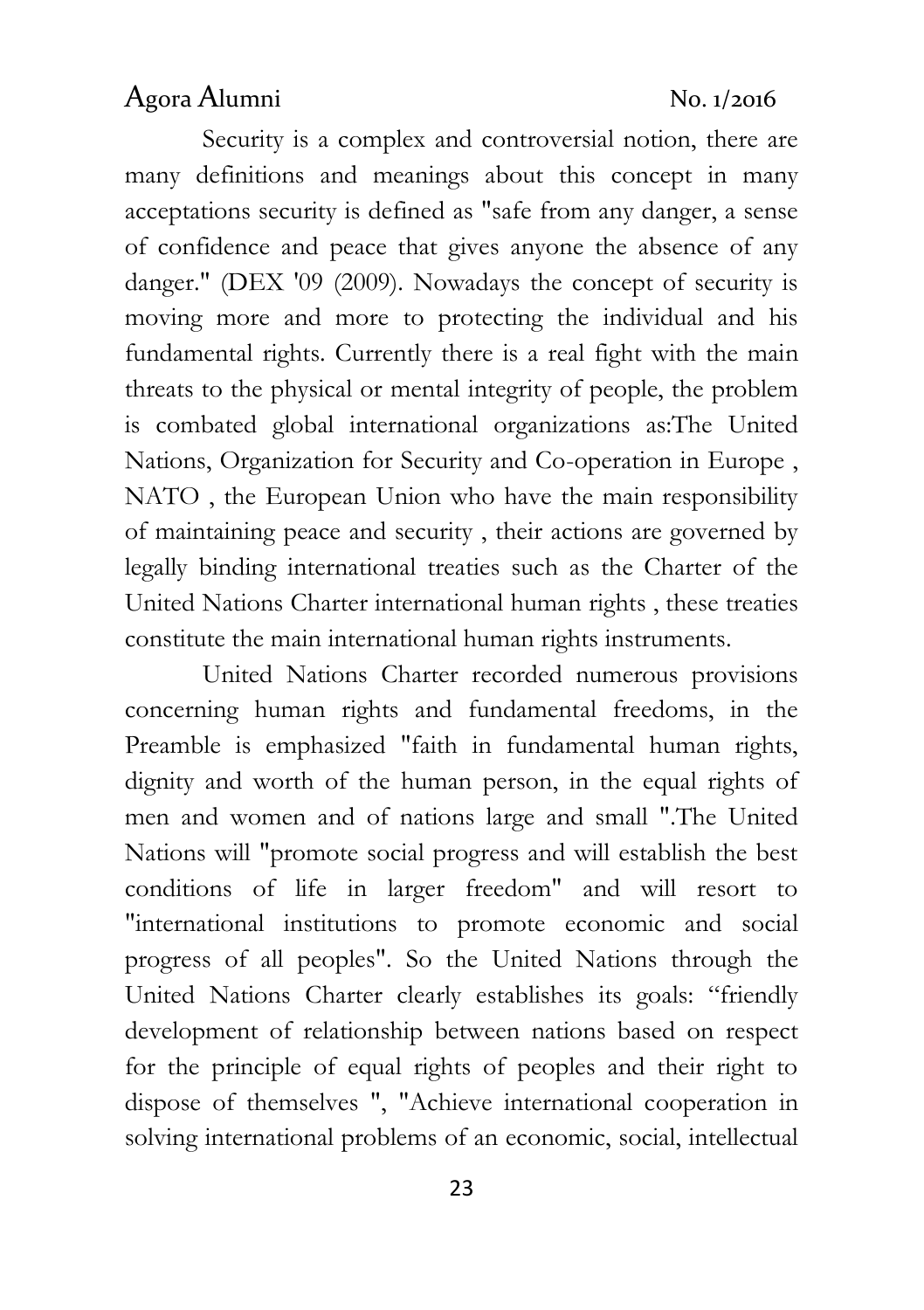or humanitarian character, by addressing and encouraging respect for human rights and fundamental freedoms for all without distinction as to race, sex, language, or religion." ( art. 1, United Nations Charter ).

The Universal Declaration of human rights; International Covenant on economic, social and cultural; Pactu international civil and political rights; The Optional Protocol with regard to the international Covenant on Civil and political, this set of documents are contained in the Charter of the International Human Rights these documents have a great importance in promoting the implementation and observance of the human rights. The most important document in this area is the Universal Declaration of Human Rights "(Predescu, 1998, pp16).The influence of the Universal Declaration of Human Rights on the personal security of the individual is evidenced by the General Assembly resolution in stating that this "constitutes a historic act, meant to strengthen peace by making the United Nations to contribute to the individual's release from oppression and constraints illegal the victim is too often ". Also in the International Covenant on Economic, Social and Cultural specified in Art. 9 right to social security and social insurance.

Most people understand by secuerity issue an address directly threatened by people, being perceived as a situation where a person, a group or a State threatens the physical integrity or the means of sustenance. Starting from this idea we refer to war, the feelings experienced by people in the middle of a military conflict, eg horror lived by the inhabitants of London or Berlin during the Second World War rocket attack, the survivors of the atomic bomb detonated in Hiroshima, the witness of the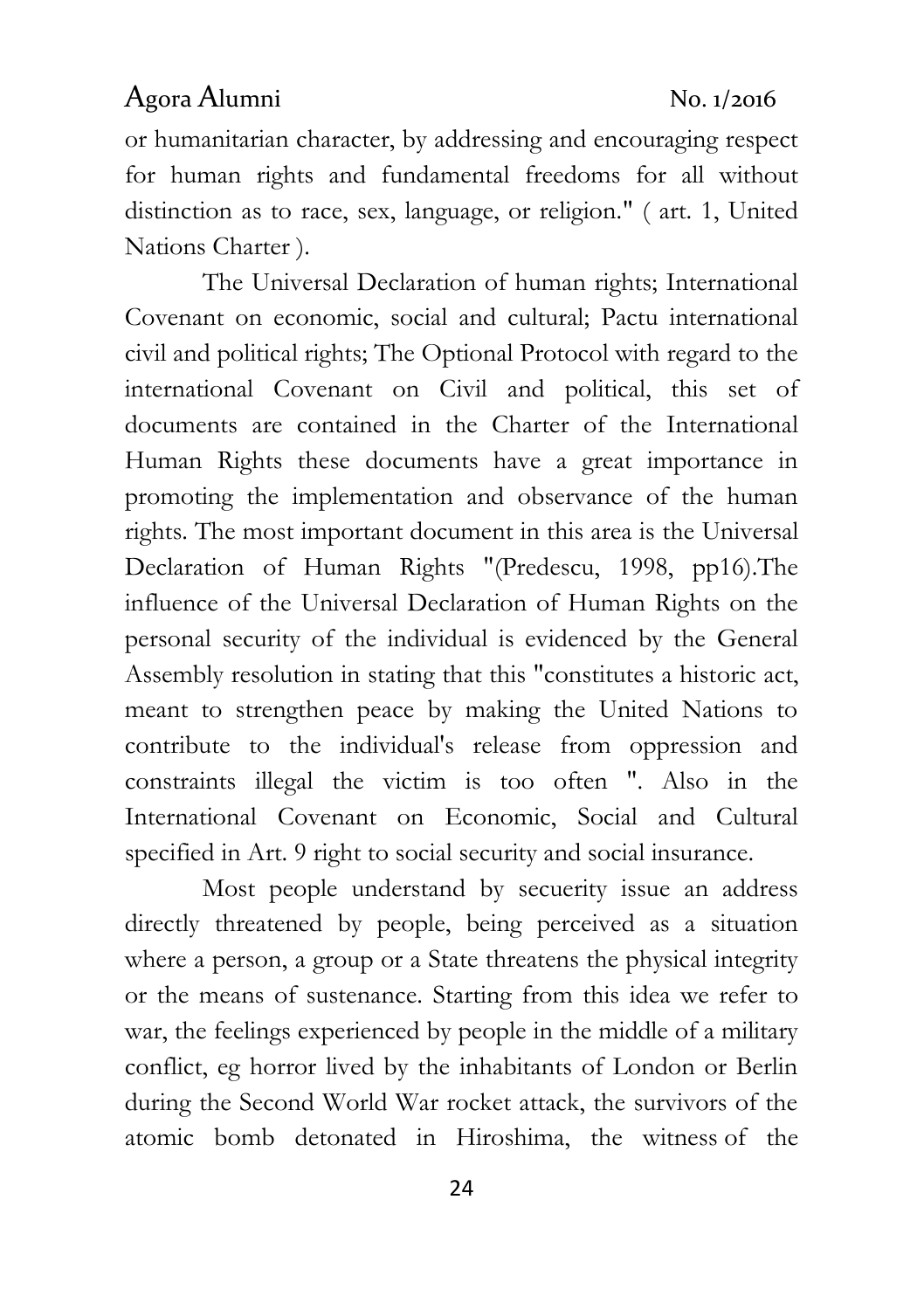destruction of the World Trade Center buildings, or more recently the fear experienced by people following the terrorist attacks in Paris and Bruselles. All these situations lead to the creation of a climate of insecurity, fear, anxiety, living in a hostile environment, an environment that is not conducive to personal development, resulting situations where people are forced to emigrate, highlighting the need for people to feel safe and to respect for their fundamental rights and freedoms.

At present the security term gains and other values distancing themselves from the classical meaning referring to the ecological disasters caused by global warming, extreme poverty in areas underdeveloped, epidemics, terrorism, organized crime, illegal immigration, arms of mass destruction, competition fierce natural resources.Security exceeds its own borders rooted in other areas, such as psychologist Abraham Maslow puts the need for security on the second level of importance immediately after physiological needs . Security is no longer just a field abstract but is among the most important needs of the human being also guaranteed by the Universal Declaration of Human Rights, ranking it among the rights funadamentale enshrined in this "Of Economic, Social and Cultural rights part right social security, to work, to rest and recreation "( Otovescu-Frăsie, 2008: 24.)

According to art. 3, 5, 12, 14, 22 and 25 of the Universal Declaration of Human Rights: "Everyone, as a member of society, has the right to social security;It is entitled as through national effort and international collaboration, taking into account the organization and resources of each State, to achieve realization of economic, social and cultural rights indispensable for his dignity and the free development of his personality. " (art.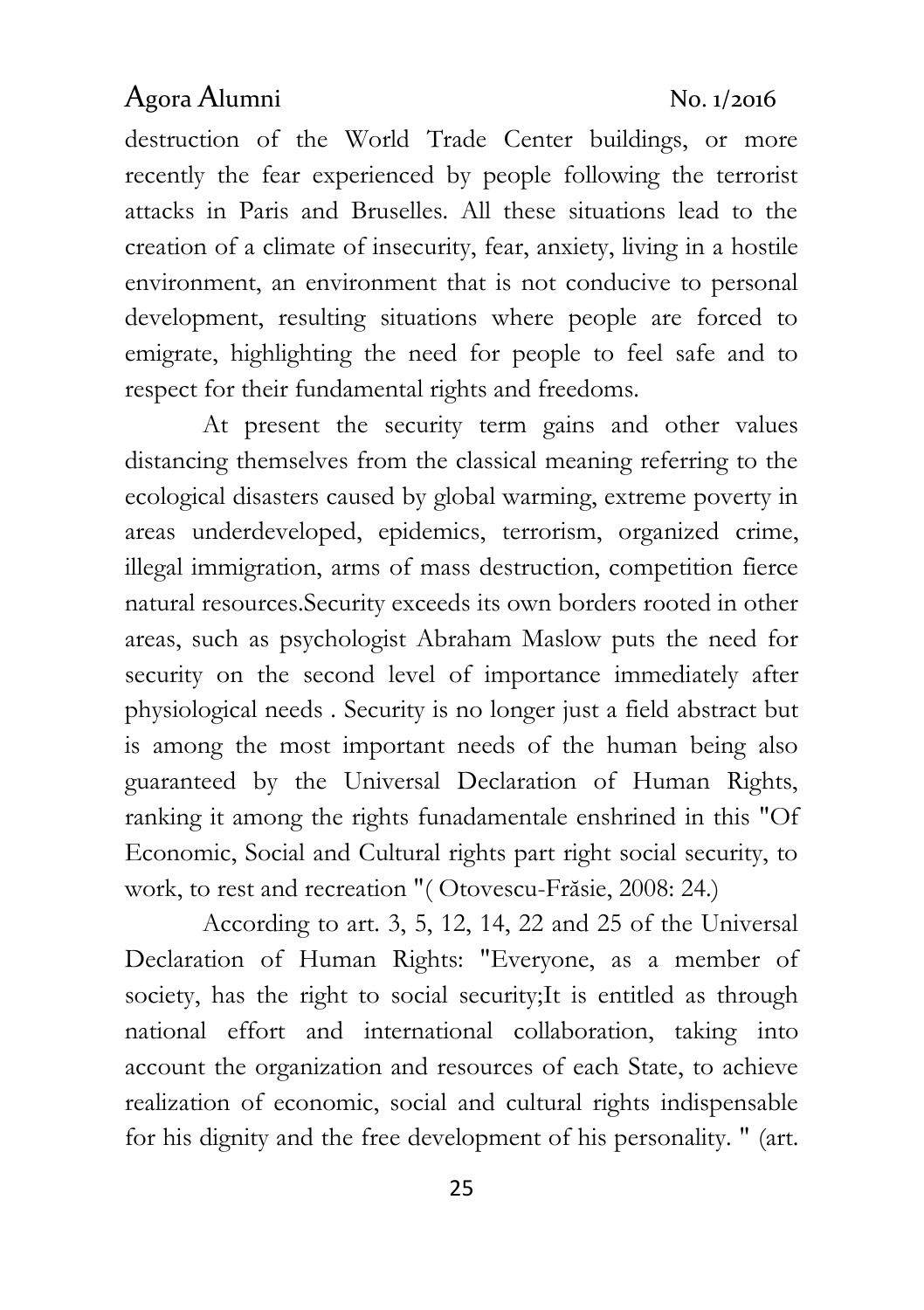22)*.*Also international system of human rights protection is also supported by international organizations, for example Organization for Security and Co-operation in Europe, an international organization at regional level in Europe. "The field of action of the Organisation for security and cooperation in Europe is extremely wide, co-operation and security in Europe, which include an important dimension of human rights. In human rights , however, the emphasis is on size affirmative , the consecration of human rights and not on the size of the concrete guarantee and defense of human rights "(Popescu, 2000: 117,).

The United Nations also is among the major international organizations that fight for the maintenance of peace and respect for human rights .Since the preamble of the United Nations Charter signatory states committed "to proclaim reaffirmed their faith in fundamental human rights, in the dignity and worth of the human person, in the equal rights of men and women, developing and encouraging respect for human rights and fundamental freedoms for all without distinction as to race, sex, language or religion ".

The principal organ of the United Nations is the Security Council, in exercising its role as guarantor of peace "decided that serious violations massive and systematic of human rights constitute a threat against peace, to commercials intervention, pursuant to the United Nations Charter . "(Popescu, 2000: 43).Security Council sanctioned genocide, crimes against humanity and war crimes, creating for this purpose its subsidiary bodies, the committee or expert on the human rights situation. The main pillar in protecting human rights is the state that initiates measures "to protect its citizens' lives, property and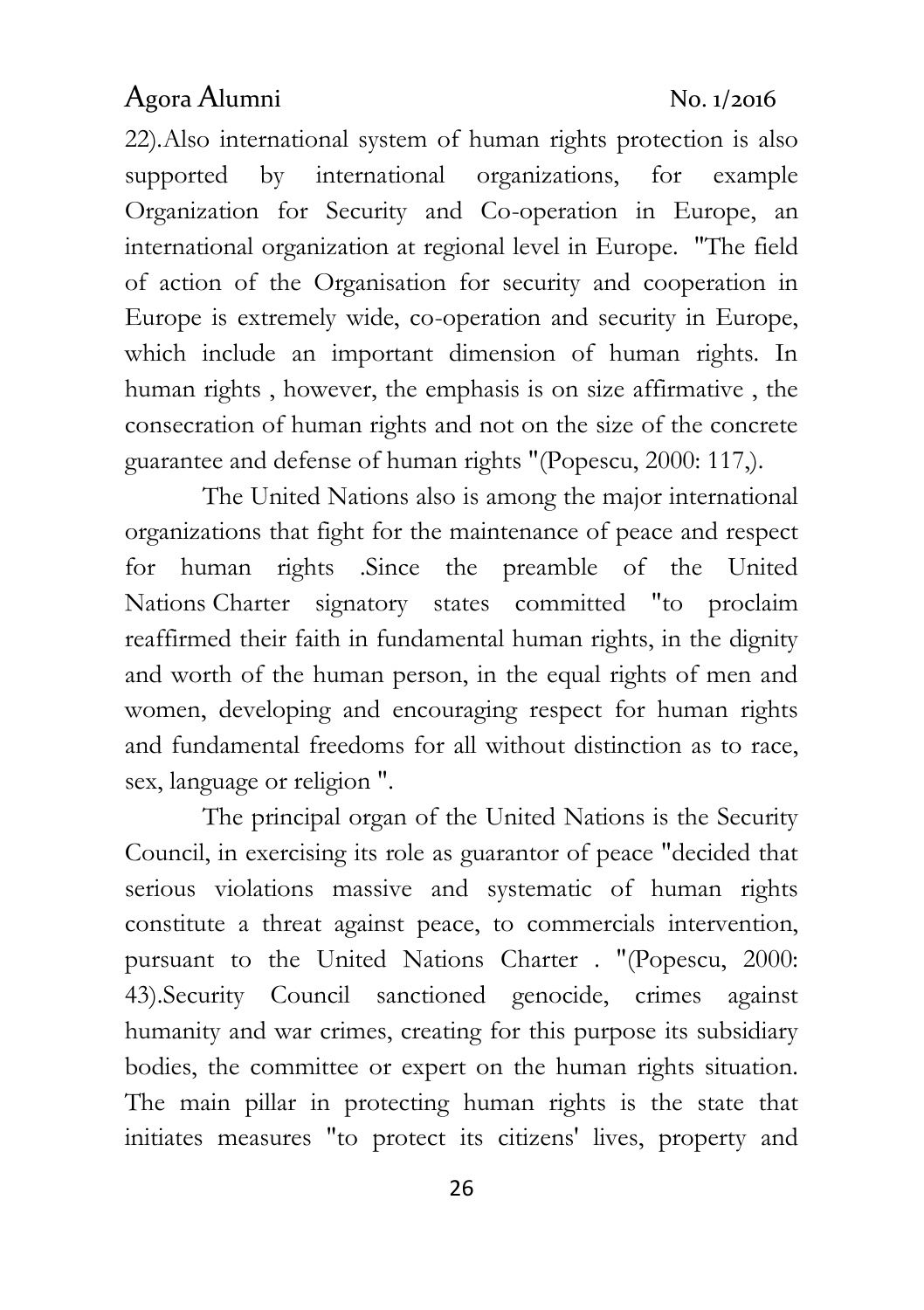national territory, to guarantee independence and state unity." (Popescu, 2000: 43).

But there are situations in which the state becomes the enemy of its own citizens, an example would be the situation of Syria, where the regime of Bashar al-Assad violates human rights, as pointed out in the report of the mission of experts mandated by the High Commissioner for Human Rights"Torture and other degrading and inhuman treatment against civilians committed by security forces and army", there is "an apparent willingness to shoot to kill, most injuries gunshot victims were located in the head, chest and in the upper part of the body generally "Extent and nature of these acts" can take crimes against humanity.In this situation the United Nations Council for Human Rights in Syria condemned siuatia, classifying it as a violation of human rights and an attack on citizen security state.These actions led to repercussions massive migration from Syria to Europe, refugees whom have a special status "situation of personal because of the events of war were forced to leave their country and remain on the territory of a foreign state, but without having lost or renounced their citizenship" (Popescu ; Năstase, 1997: 148).

And in this context the state is the main actor and " is responsible for the acts to protect its citizens set , but in case of a mass of refugees is topped by the complexity of their problems .In such situations, the international community is dealing with their fate by adopting legal instruments and by social aid. " (Otovescu-Frăsie,2008:267). Even the International Covenant on Economic, Social and Cultural highlights "the right of everyone to enjoy a standard of living adequate for her and the whole family" (art 11), " The right of everyone to the enjoyment of the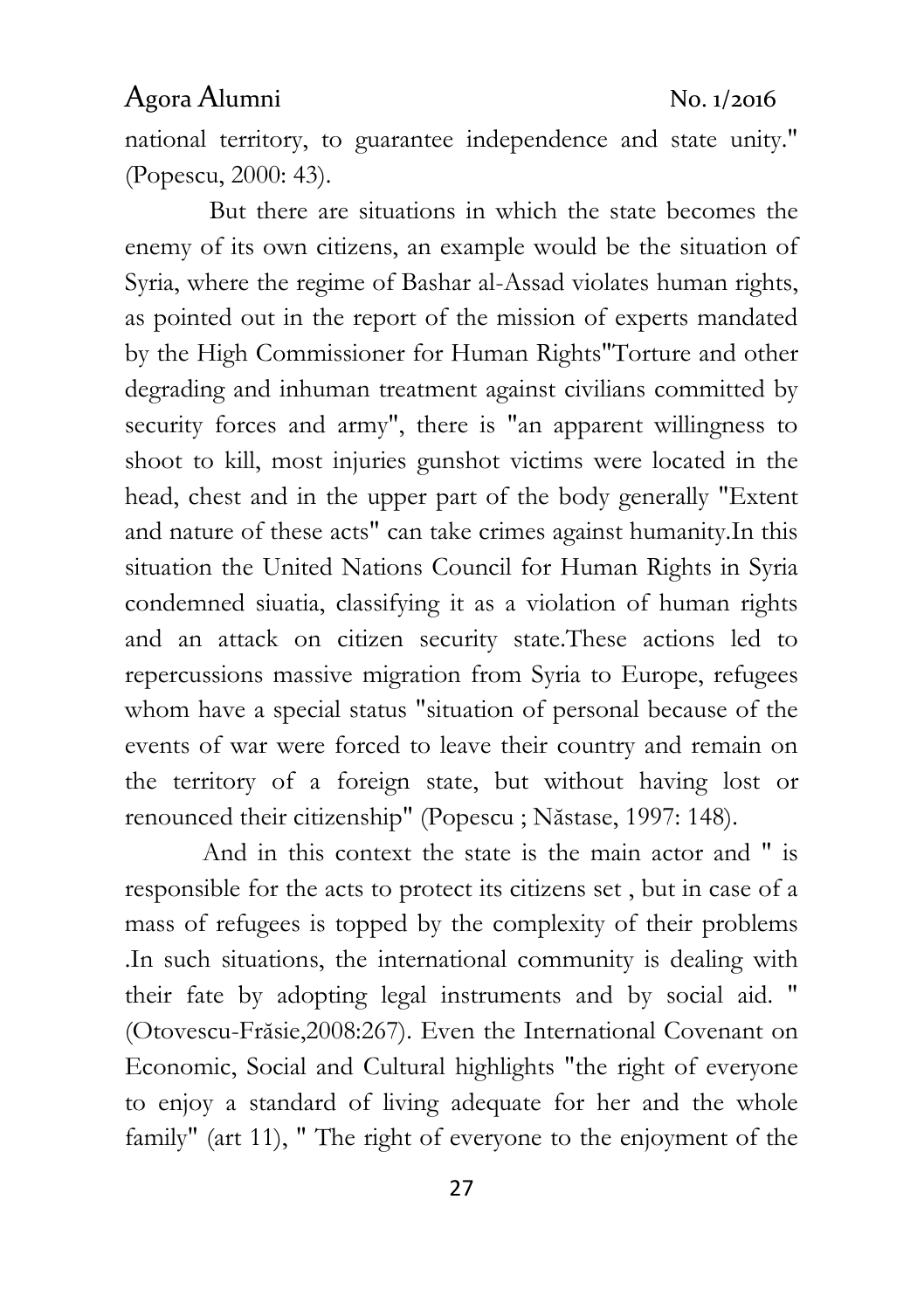highest attainable standard of health , physical and mental "(art. 12).

Security refugee problem can be approached from two perspectives: the refugee is a person who security right are violated because it leaves a war zone, but from the perspective of state stable citizens determine to wich refugees are heading, constituing as a threat against citizens security creating a sense of instability due to cultural differences but also of possible terrorist acts generated by islamic extremism. Terrorism has become the main threat to personal and national security,most of terrorist attacks are directed against unarmed civilians who do paceful activites, so is violated the most important human right -the right to life.In conclusion,the security sphere contains fundamental human rights constituted as a real support of any state,therefore ensuring world pace,terrorist attacks have became modern war,the international community confederate to fight against this phenomen turned into the main threat to security and human rights,but this fight is hampered because there wasn't a known opponent. So it is an unequal struggle,hard fought,without having a clear purpose only desire to establish terror and produce cracks into system of european institution.Security and human rights are the basis of any democratic state,the two concepts finding closely with the idea of peace, stability and international cooperation their violation results in disastrous crisis for states and the entire international system.